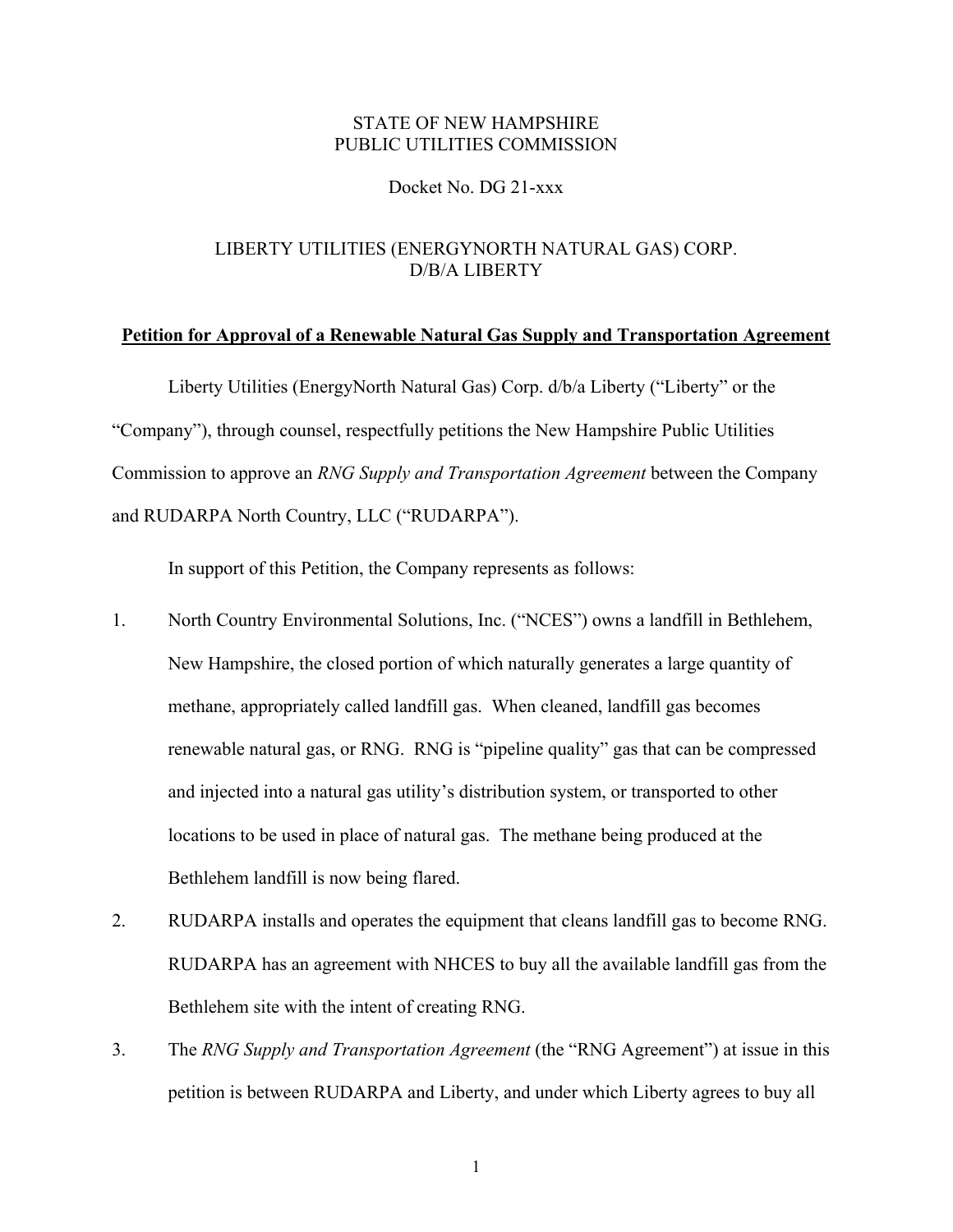the RNG that RUDARPA produces from the landfill over the agreement's 17-year term, with an option to extend. The contract term would begin after Commission approval and with the first delivery of RNG. The RNG Agreement calls for Liberty to pay set prices for the RNG so long as RUDARPA owns the treatment facility, and to pay a lower price if Liberty purchases the facility. Liberty has an option to purchase the facility no earlier than after the facility has operated for four years, which purchase would be subject to separate Commission approval in a future docket.

- 4. The RNG Agreement is specifically conditioned on Commission approval.
- 5. Three large customers have signed letters of intent to purchase the RNG, which customers will use approximately 65 percent of the projected RNG output. Liberty is currently negotiating special contracts with these customers, which will be filed for Commission approval. The remaining RNG will be used to serve existing CNG customers in Keene or injected into the EnergyNorth distribution system. The Company is investigating an "opt-in" tariff or other customers to purchase RNG at its contract price.
- 6. The details of the RNG Agreement and the underlying project are described in the attached Direct Testimony of William J. Clark and Mark Stevens, with attachments.
- 7. Due to the unique nature of the RNG Agreement and that the RNG supply would be a new component of the Company gas portfolio, Liberty requests the Commission to review and approve the RNG Agreement in advance pursuant to RSA 374:1 ("Every public utility shall furnish such service and facilities as shall be reasonably safe and adequate and in all other respects just and reasonable"), RSA 374:2 ("All charges made … for any service rendered … shall be just and reasonable"), and RSA 378:7 ("the

2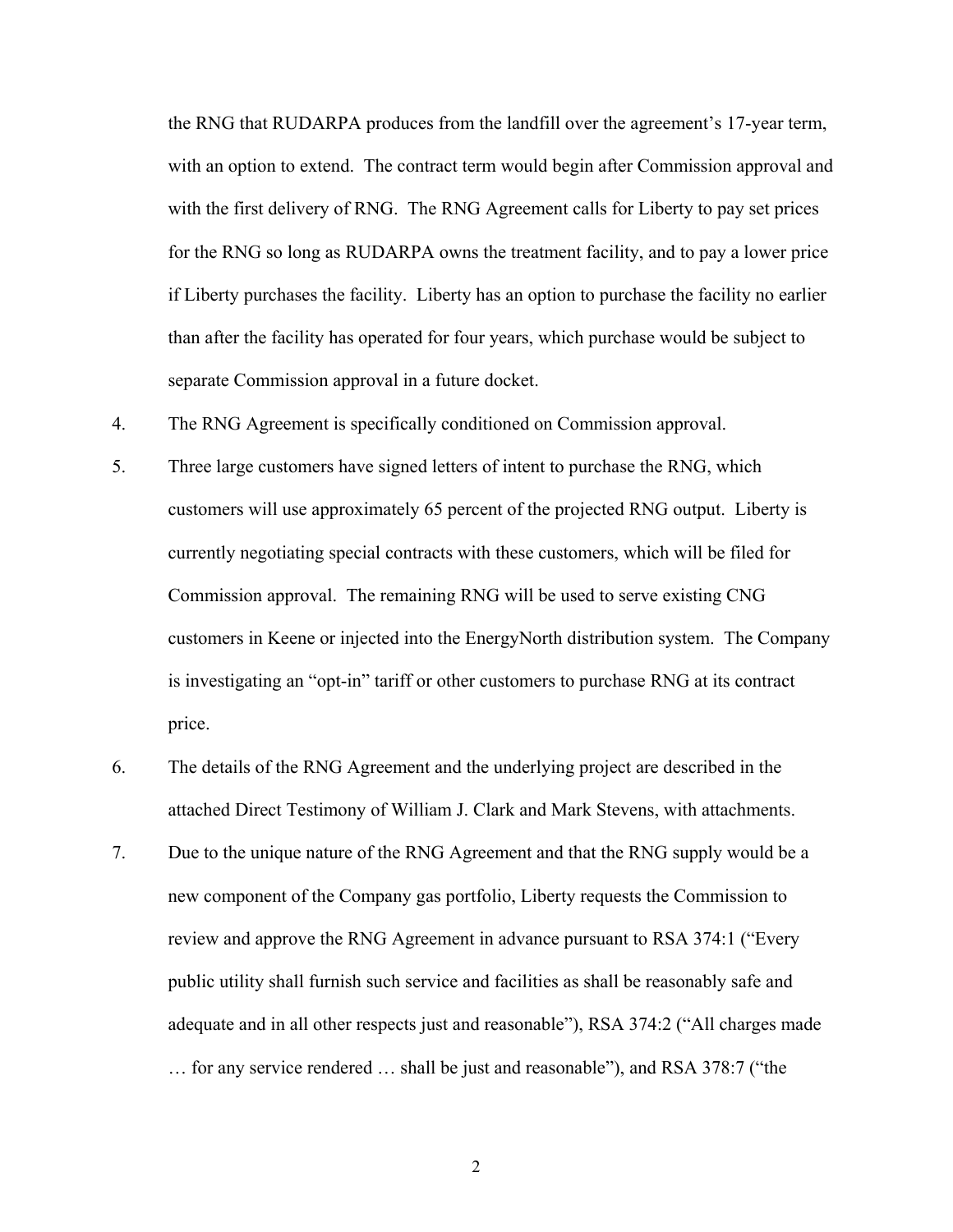commission shall determine the just and reasonable or lawful rates, fares and charges"), RSA 374:3 (the Commission's right of general supervision over utilities), and RSA 374:4 (the Commission's duty to keep informed), and RSA 374:5. *See Liberty Utilities (EnergyNorth Natural Gas) Corp.,* Order No. 25,822 (Oct. 2, 2015) (approving 20-year capacity contract); *Northern Utilities, Inc.* Order No. 22,288, 81 NH PUC 648 (Feb. 29, 2008) (approving a contract that would enable construction of an affiliate-owned LNG facility).

8. The Company believes that its decision to enter the RNG Agreement is prudent, and the resulting costs are just, reasonable, and in the public interest, and thus Liberty requests Commission approval.

WHEREFORE, Liberty respectfully asks the Commission to:

- A. Approve the *RNG Supply and Transportation Agreement*; and
- B. Grant any other relief that the Commission deems necessary, just, and reasonable to implement the relief sought above.

Respectfully submitted, Liberty Utilities (EnergyNorth Natural Gas) Corp., d/b/a Liberty

By its Attorney,

Monuten

l,

Date: March  $4, 2021$  By: By: Michael J. Sheehan, Esq. #6590 116 North Main Street Concord, NH 03301 Telephone (603) 724-2135 Michael.Sheehan@libertyutilites.com